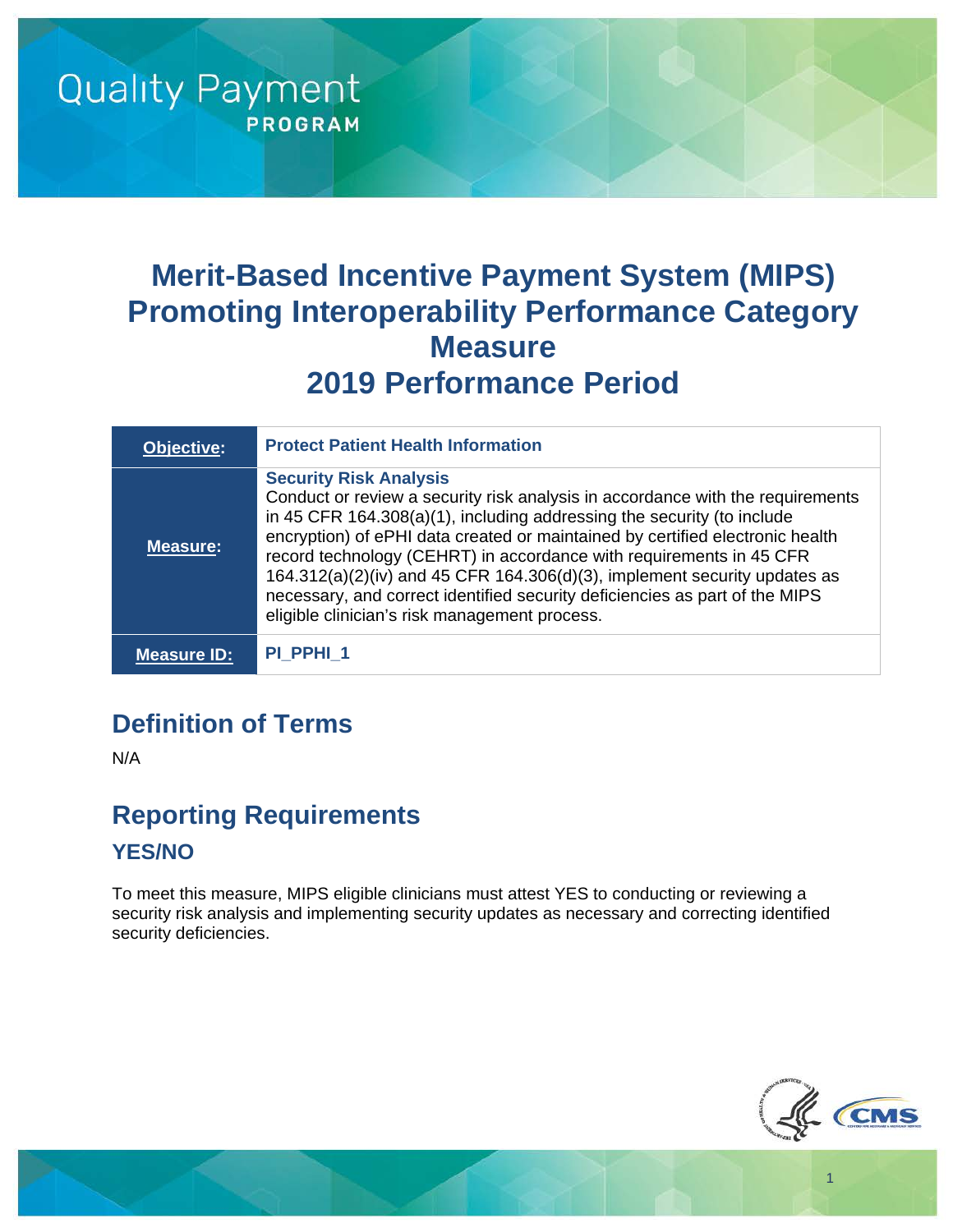

## **Scoring Information**

- Required for Promoting Interoperability Performance Category Score: **Yes**
- Score: **N/A**
- Eligible for Bonus Score: **No**

**Note**: MIPS eligible clinicians must:

- Submit a "yes" to the Prevention of Information Blocking Attestations
- Submit a "yes" to the ONC Direct Review Attestation, if applicable
- Submit a "yes" that they have completed the Security Risk Analysis measure during the calendar year in which the MIPS performance period occurs
- Must report the require measures from each of the four objectives in order to earn a score greater than zero for the Promoting Interoperability performance category

#### **Additional Information**

- MIPS eligible clinicians must use EHR technology certified to the 2015 Edition certification criteria to support the Promoting Interoperability performance category objectives and measures.
- Failure to complete the required actions for the Security Risk Analysis will result in no score for the Promoting Interoperability performance category, regardless of whether other measures in this category are reported.
- The Security Risk Analysis measure is not scored and does not contribute any points to the MIPS eligible clinician's total score.
- More information about Promoting Interoperability performance category scoring is available on the [QPP website.](https://qpp.cms.gov/)
- It is acceptable for the security risk analysis to be conducted or reviewed outside the performance period; however, the analysis must be unique for each performance period, the scope must include the full MIPS performance period, and it must be conducted within the calendar year of the MIPS performance period (January 1st – December 31st).
- An analysis must be conducted when 2015 Edition CEHRT is implemented.
- An analysis must be done upon installation or upgrade to a new system and a review must be conducted covering each MIPS performance period. Any security updates and deficiencies that are identified should be included in the clinician's risk management process and implemented or corrected as dictated by that process.
- The security risk analysis requirement under  $45$  CFR  $164.308(a)(1)$  must assess the potential risks and vulnerabilities to the confidentiality, availability, and integrity of all ePHI that an organization creates, receives, maintains, or transmits. This includes ePHI in all forms of electronic media, such as hard drives, floppy disks, CDs, DVDs, smart cards or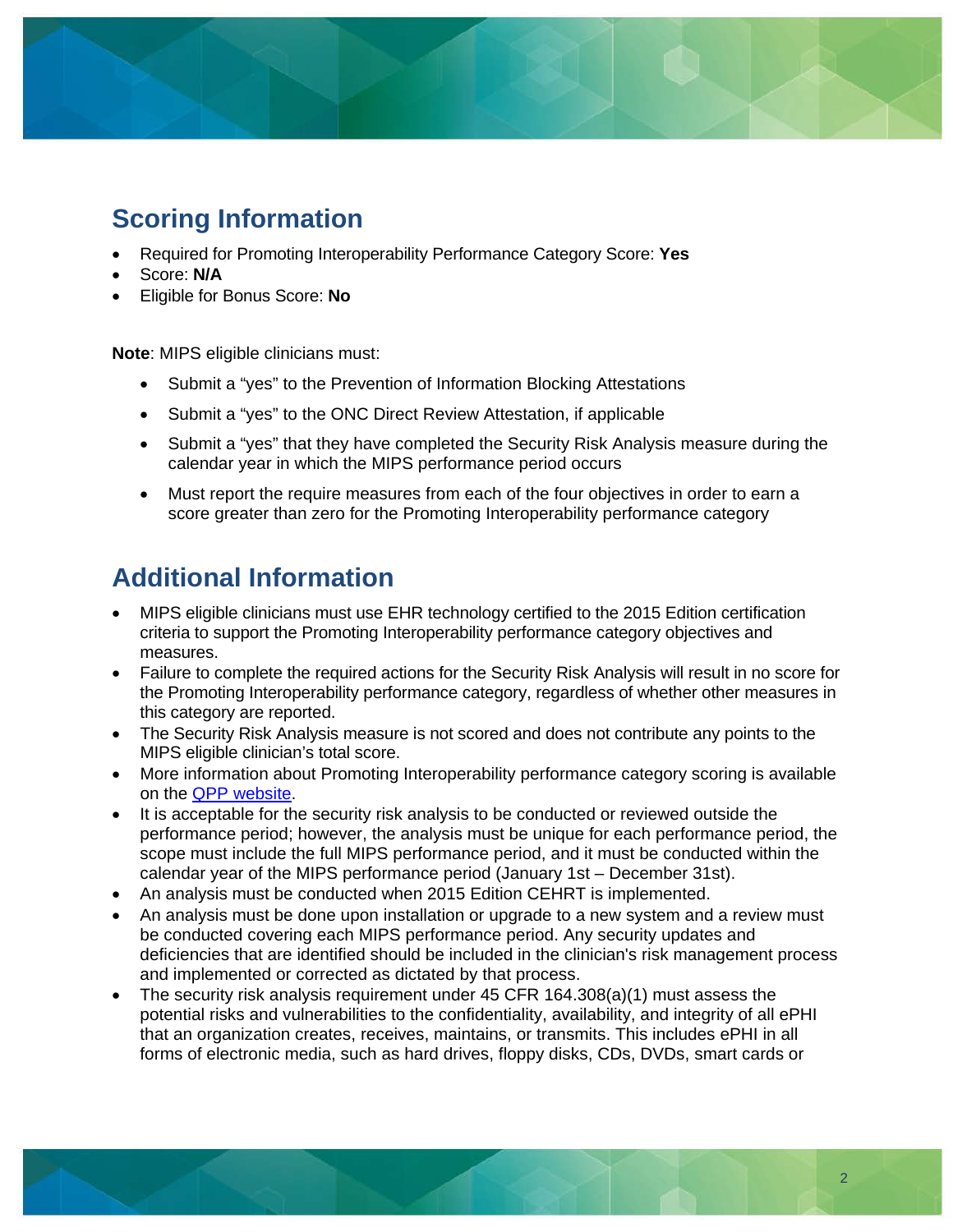other storage devices, personal digital assistants, transmission media, or portable electronic media.

- At a minimum, MIPS eligible clinicians should be able to show a plan for correcting or mitigating deficiencies and that steps are being taken to implement that plan.
- The parameters of the security risk analysis are defined at 45 CFR 164.308(a)(1), which was created by the HIPAA Security Rule. MIPS does not impose new or expanded requirements on the HIPAA Security Rule nor does it require specific use of every certification and standard that is included in certification of EHR technology. More information on the HIPAA Security Rule can be found at [http://www.hhs.gov/ocr/privacy/hipaa/administrative/securityrule/.](http://www.hhs.gov/ocr/privacy/hipaa/administrative/securityrule/)
- HHS Office for Civil Rights (OCR) has issued guidance on conducting a security risk analysis in accordance with the Health Insurance Portability and Accountability Act of 1996 (HIPAA) Security Rule: [https://www.hhs.gov/hipaa/for-professionals/security/guidance/guidance-risk](https://www.hhs.gov/hipaa/for-professionals/security/guidance/guidance-risk-analysis/index.html?language=es)[analysis/index.html.](https://www.hhs.gov/hipaa/for-professionals/security/guidance/guidance-risk-analysis/index.html?language=es)
- Additional free tools and resources available to assist providers include a Security Risk Assessment (SRA) Tool developed by ONC and OCR: [https://www.healthit.gov/topic/privacy](https://www.healthit.gov/topic/privacy-security-and-hipaa/security-risk-assessment-tool)[security-and-hipaa/security-risk-assessment-tool.](https://www.healthit.gov/topic/privacy-security-and-hipaa/security-risk-assessment-tool)
- When MIPS eligible clinicians choose to report as a group, data should be aggregated for all MIPS eligible clinicians under one Taxpayer Identification Number (TIN). This includes those MIPS eligible clinicians who may qualify for reweighting such as a significant hardship exception, hospital or ASC-based status, or in a specialty which is not required to report data to the Promoting Interoperability performance category. If these MIPS eligible clinicians choose to report as a part of a group practice, they will be scored on the Promoting Interoperability performance category like all other MIPS eligible clinicians.

#### **Regulatory References**

- For further discussion, please see the Medicare Access and CHIP Reauthorization Act of 2015 (MACRA) final rule: [81 FR 77227.](https://www.federalregister.gov/d/2016-25240/p-2796)
- For additional discussion, please see the 2018 Physician Fee Schedule final rule Quality Payment Program final rule: [83 FR 59790.](https://www.federalregister.gov/d/2018-24170/p-3210)
- In order to meet this objective and measure, MIPS eligible clinicians must use the capabilities and standards of CEHRT at 45 CFR 170.315 (d)(1) through (d)(9).

#### **Certification Standards and Criteria**

Below is the corresponding certification and standards criteria for electronic health record technology that supports this measure.